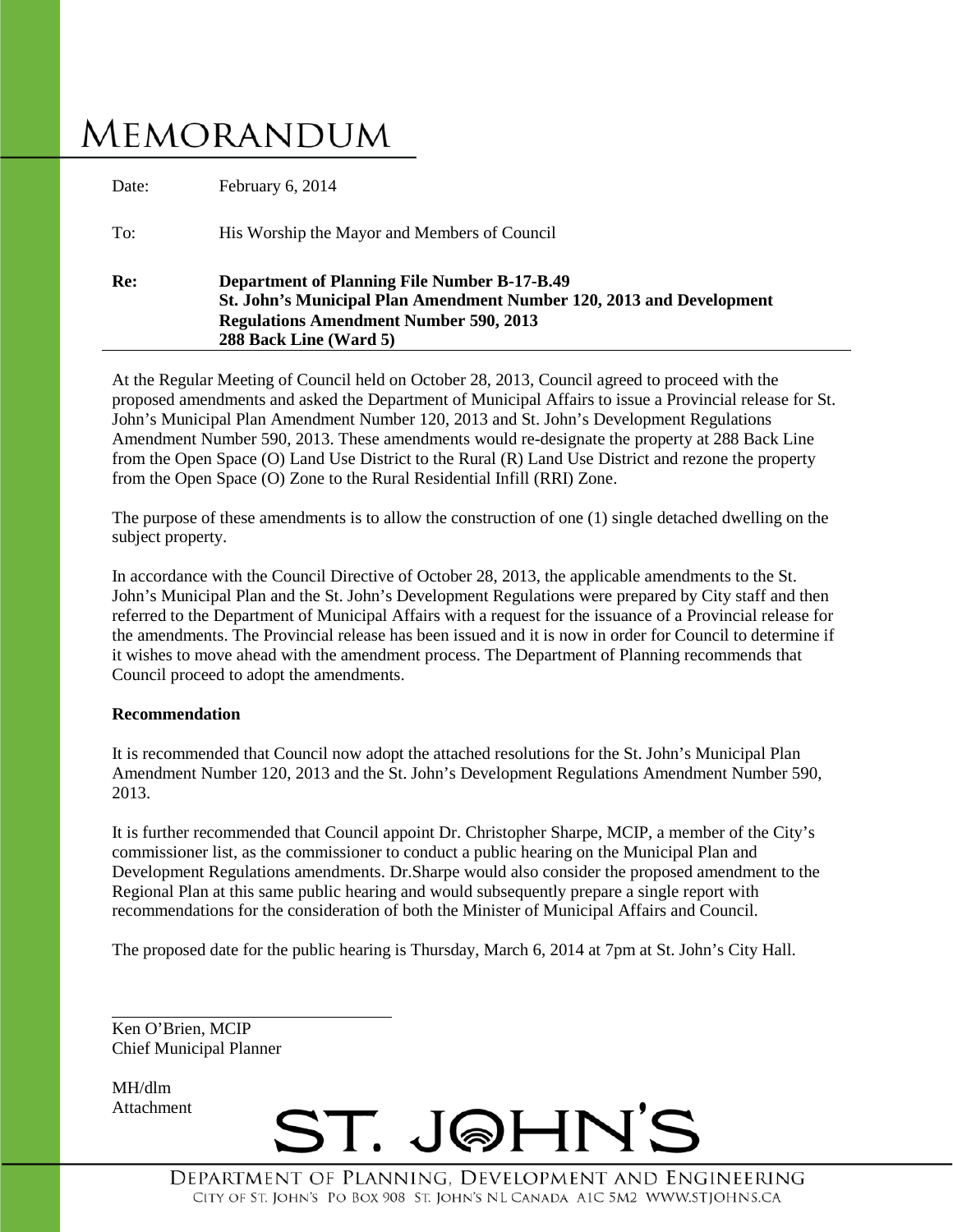## MEMORANDUM

| Re:   | Department of Planning File Number: B-17-B.49 / 13-00349<br>Proposed Rezoning from RI and OR to R2 (Ward 5)<br>288 Back Line |
|-------|------------------------------------------------------------------------------------------------------------------------------|
| To:   | <b>Chair and Members</b><br>Planning and Housing Committee                                                                   |
| Date: | September 26, 2013                                                                                                           |

The property owner has submitted an application to rezone the property situated on 288 Back Line in the Goulds with the intention of developing a single-family dwelling. The proposed rezoning is from the Open Space (O) Zone and Agricultural (AG) Zone to the Rural Residential Infill (RRI) Zone and Agricultural (AG) Zone. A Municipal Plan amendment will be required for this application.

#### **BACKGROUND**

The subject property has an approximate total site area of 0.20 hectares (2,000 square metres). The site is located on the west side of Back Line. There were two main issues surrounding the development of this site. The first issue was the status of a watercourse that runs through the property. Given the shifting grades and the changing nature of watercourses in this section of the Goulds, a letter from the Newfoundland Department of Environment and Conservation dated May 24, 2013, states that the watercourse is "not a river". Thus, only a 5-metre development buffer is required.

The second issue was the illegal dumping of fill on the property. In a November 15, 2012 email from the City's Development Engineer, it was noted that a rezoning should not be considered until the unapproved fill on the lot was removed and the flood plain and buffer are reinstated to original condition. In August 2013, the City's Hydrological Engineer noted that the applicant satisfactorily complied with the request to remove fill from the bank along the floodplain. Once the site is graded, the bank along the floodplain must be sloped at an angle of 2:1.

#### **PLANNING CONSIDERATIONS**

|                 | St. John's<br><b>Municipal Plan</b>                       | St. John's<br><b>Development Regulations</b>                      |
|-----------------|-----------------------------------------------------------|-------------------------------------------------------------------|
| <b>Existing</b> | Open Space (O) District and<br>Agricultural (AG) District | Open Space (O) Zone and<br>Agricultural (AG)                      |
| <b>Proposed</b> | Rural (R) District and<br>Agricultural (AG) District      | Rural Residential Infill (RRI) Zone<br>and Agricultural (AG) Zone |

# ST. JQHNS

DEPARTMENT OF PLANNING CITY OF ST. JOHN'S PO BOX 908 ST. JOHN'S NL CANADA A1C 5M2 WWW.STJOHN'S.CA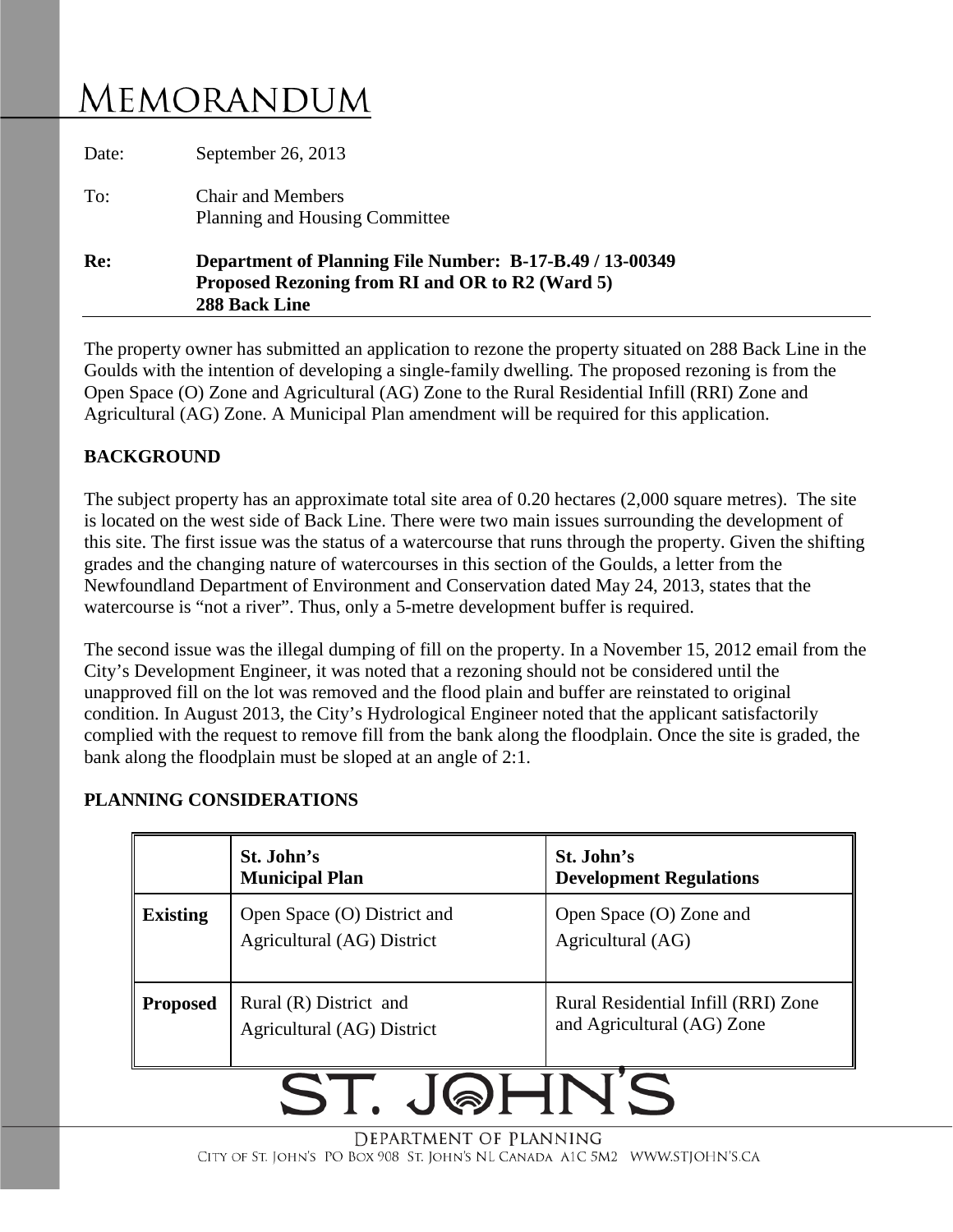#### **St. John's Municipal Plan**

The subject property is located within the Open Space (O) District and Agricultural (AG) District under the St. John's Municipal Plan.

Under the Open Space (O) District, Section 6.3 of the Municipal Plan, this District shall permit uses such as parks and recreation and may permit zones to allow such uses as place of assembly and uses accessory to agriculture, forestry and farming.

If it is the preference of the Committee to allow this development to proceed, this application will require a Municipal Plan amendment (re-designation) from the Open Space District to the Rural District. The AG District that the City uses is the same as the Agricultural Development Area (ADA) of the Province, and thus could not be amended without the agreement of the Province.

Under the Rural (R) District, Section 1.3.2 of the Municipal Plan allows for:

*"Rural residential infill development along existing roads, provided the quality of the rural environs is protected and the municipal services required are acceptable to the City".*

Under Section IV of the Municipal Plan, the subject property falls under Planning Area 16 (Goulds). Under this secondary plan, one of the objectives is:

*"a residential rural area where people can enjoy a rural lifestyle based on large rural lot development with private services".* 

#### **St. John's Development Regulations**

The subject property is zoned Open Space (O) Zone and Agricultural (AG) Zone under the St. John's Development Regulations. It is the intention of the applicant to develop the front (eastern) portion of the property, so it is possible for the rear (western) portion of the parcel to remain in the Agricultural (AG) Zone. Therefore the purpose of this rezoning application would be to amend the Open Space (O) Zone portion of the property to the Rural Residential Infill (RRI) Zone. A 5-metre development buffer from the watercourse would be required, and no development could be allowed on the AG Zone portion of the property except what is permitted in the AG Zone and acceptable to the Province under its ADA regulations.

#### **PLANNING APPROACH**

When the Department of Environment and Conservation determined that the watercourse running through the subject property was "not a river", the Open Space (O) zoning no longer was an applicable regulatory device to guide the future development of the subject property. Similarly, the applicant reinstated the flood plain and buffer area to its original condition to the satisfaction of City staff.

If it is the desire of the Committee, it is reasonable to consider amending the relevant sections of the Municipal Plan and the Development Regulations to provide an appropriate Residential Land-Use District and Land Use Zone.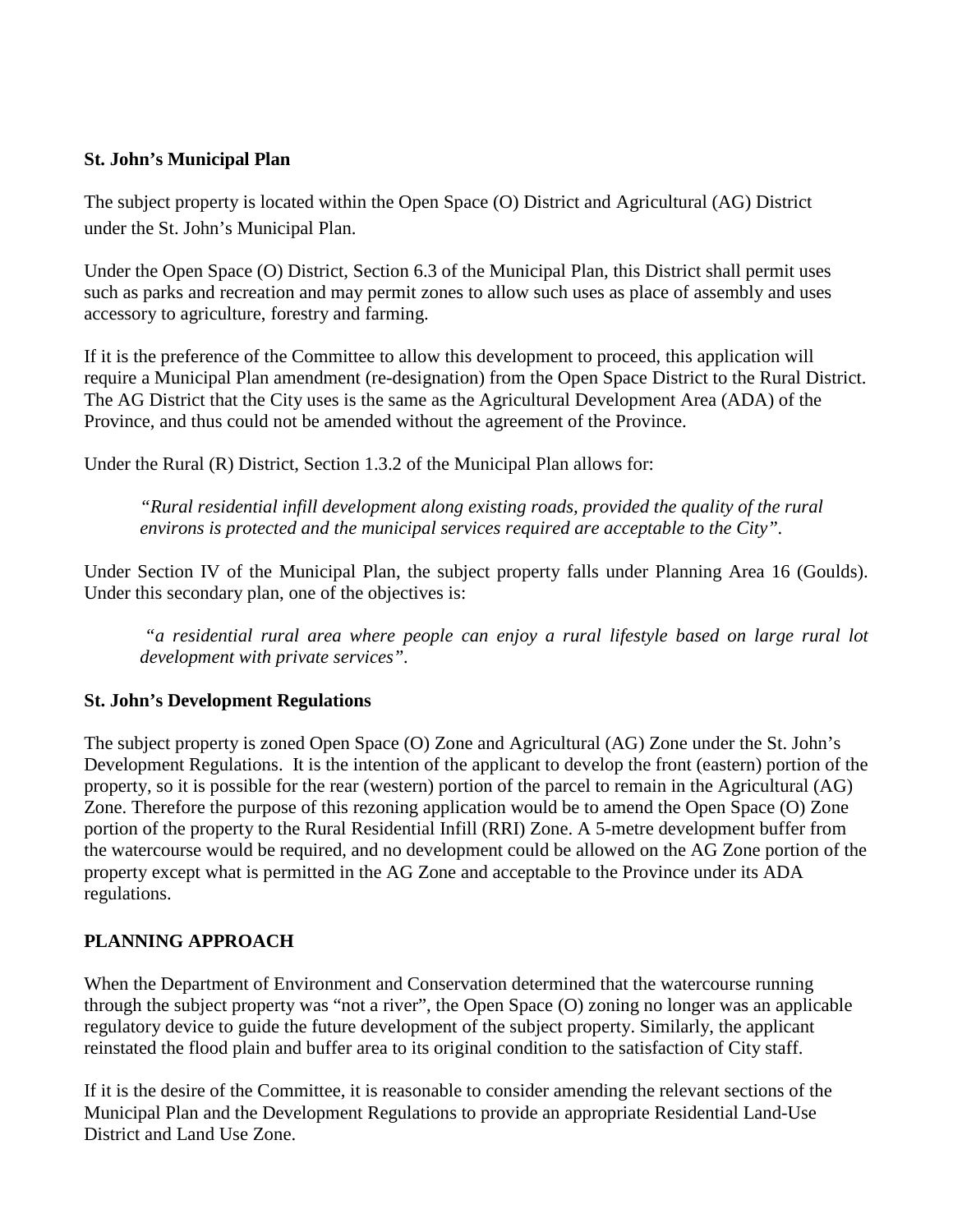#### **TECHNICAL CONSIDERATIONS**

- Technically, the applicant can build to the 5m buffer line. However, the required sideyard distance is 6 metres in the RRI Zone;
- The City will be resurveying the drainage ditch floodplain at a later date to ensure that the required fill has been removed.



*The view of the subject property, looking west from Back Line.*

#### **CONCLUSION AND RECOMMENDATION**

This rezoning application warrants further review. The rezoning will require an amendment to the Municipal Plan. This rezoning will not require a land-use assessment report (LUAR).

Because there are several single detached dwellings neighbouring the subject property, staff recommend that the application be referred to a public meeting chaired by a member of Council. At a later date, a public hearing by an independent commissioner will be required.

This is provided for the consideration of the Planning and Housing Committee.

Ken O'Brien, MCIP Mark Hefferton Chief Municipal Planner Planner

MH/dlm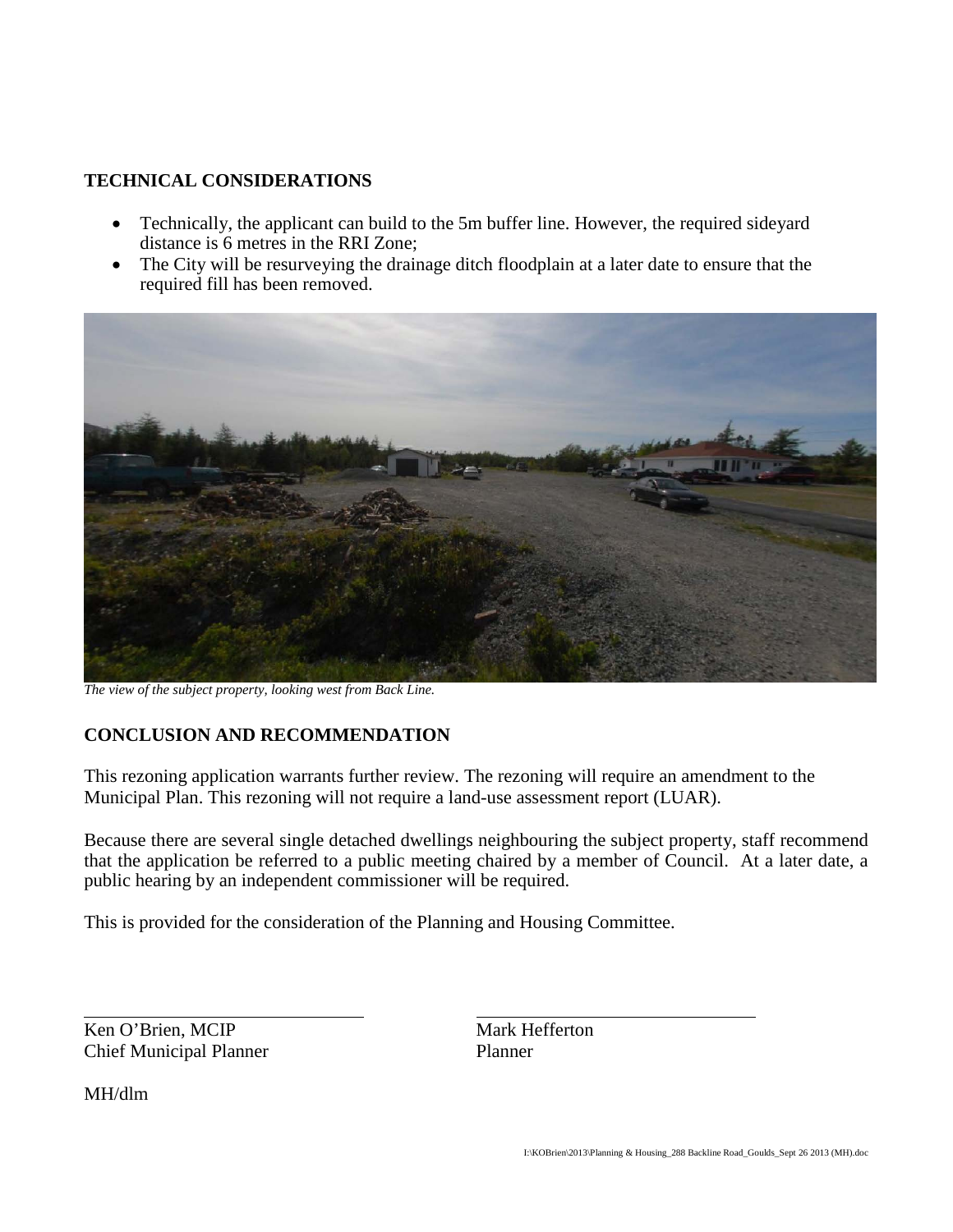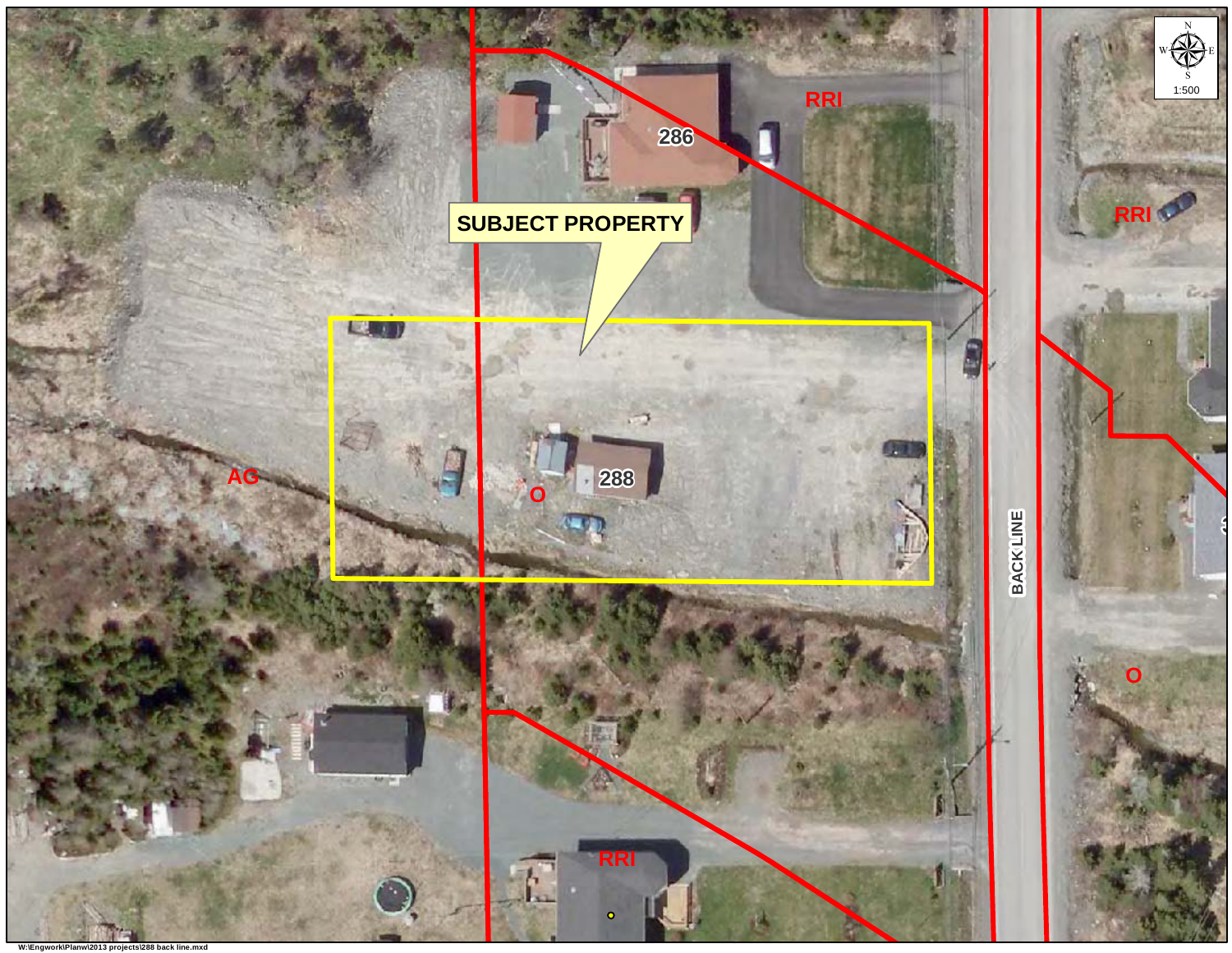#### **RESOLUTION ST. JOHN'S MUNICIPAL PLAN AMENDMENT NUMBER 120, 2013**

**WHEREAS** the City of St. John's wishes to allow a residential development at Civic Number 288 Back Line **[Parcel ID #21041]**.

**BE IT THEREFORE RESOLVED** that the City of St. John's hereby adopts the following text amendment to the St. John's Municipal Plan in accordance with the provisions of the Urban and Rural Planning Act.

> **Redesignate the land at 288 Back Line from the Open Space (O) Land Use District to the Rural (R) Land Use District as shown on Map III-1A attached.**

**BE IT FURTHER RESOLVED** that the City of St. John's requests the Minister of Municipal Affairs to register the proposed amendment in accordance with the requirements of the Urban and Rural Planning Act, 2000.

**IN WITNESS THEREOF** the Seal of the City of St. John's has been hereunto affixed and this Resolution has been signed by the Mayor and the City Clerk on behalf of Council this day of **NOVEMBER, 2013.**

**Mayor MCIP**

**\_\_\_\_\_\_\_\_\_\_\_\_\_\_\_\_\_\_\_\_\_\_\_\_\_\_\_\_\_\_ \_\_\_\_\_\_\_\_\_\_\_\_\_\_\_\_\_\_\_\_\_\_\_\_\_\_\_\_\_\_**

I hereby certify that this Amendment has been prepared in accordance with the Urban and Rural Planning Act, 2000.

**\_\_\_\_\_\_\_\_\_\_\_\_\_\_\_\_\_\_\_\_\_\_\_\_\_\_\_\_\_\_ City Clerk**

**Council Adoption Provincial Registration**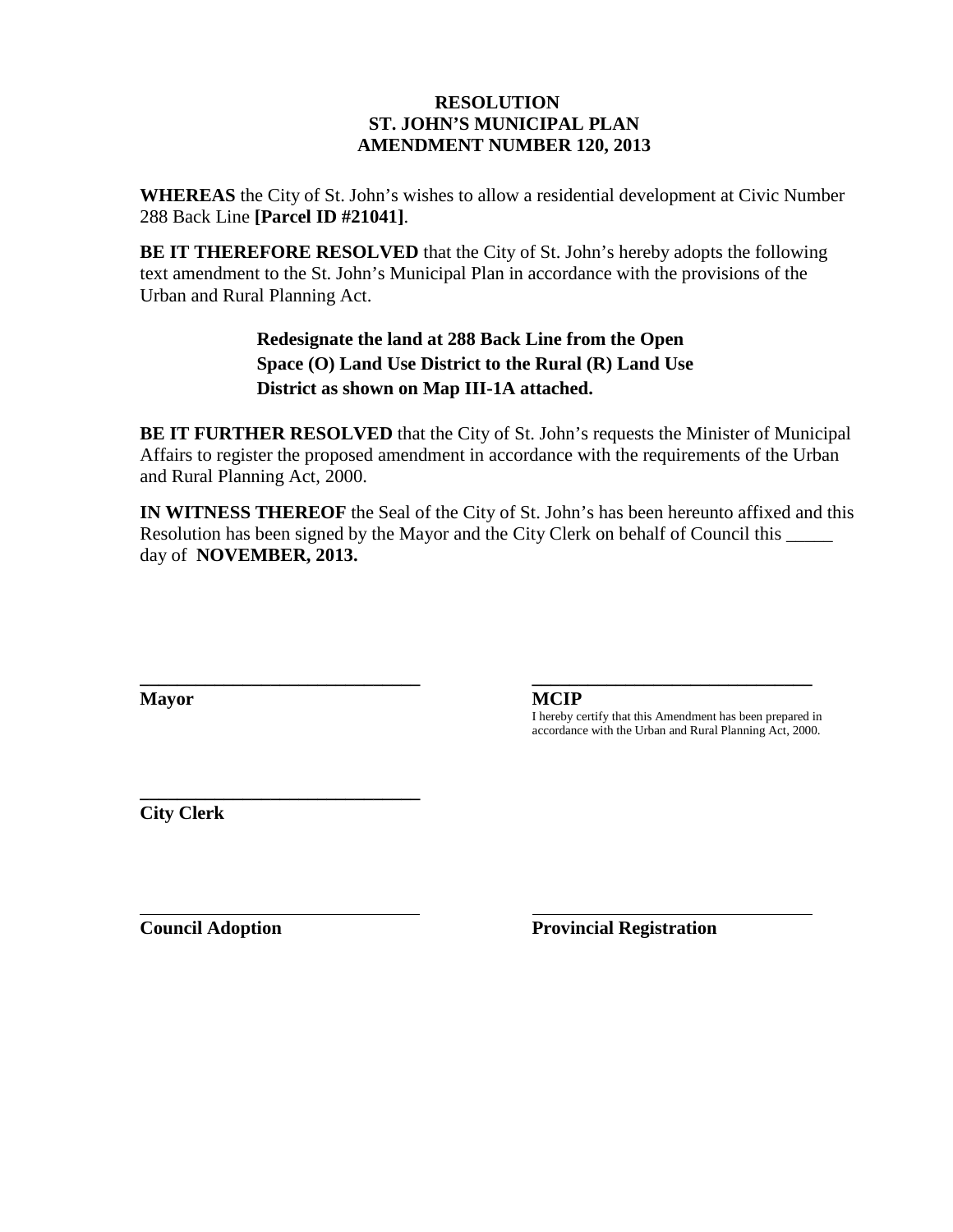

## **CITY OF ST. JOHN'S MUNICIPAL PLAN Amendment No. 120, 2013 [Map III-1A]**

2013 11 04 SCALE: 1:1000 CITY OF ST. JOHN'S DEPARTMENT OF PLANNING, DEVELOPMENT & ENGINEERING

**I hereby certify that this amendment has been prepared in accordance with the Urban and Rural Planning Act.**

**AREA PROPOSED TO BE REDESIGNATED FROM OPEN SPACE (O) LAND USE DISTRICT TO RURAL (R) LAND USE DISTRICT**

**288 BACK LINE**

**M.C.I.P. signature and seal**

**Mayor**

**City Clerk**

**Council Adoption**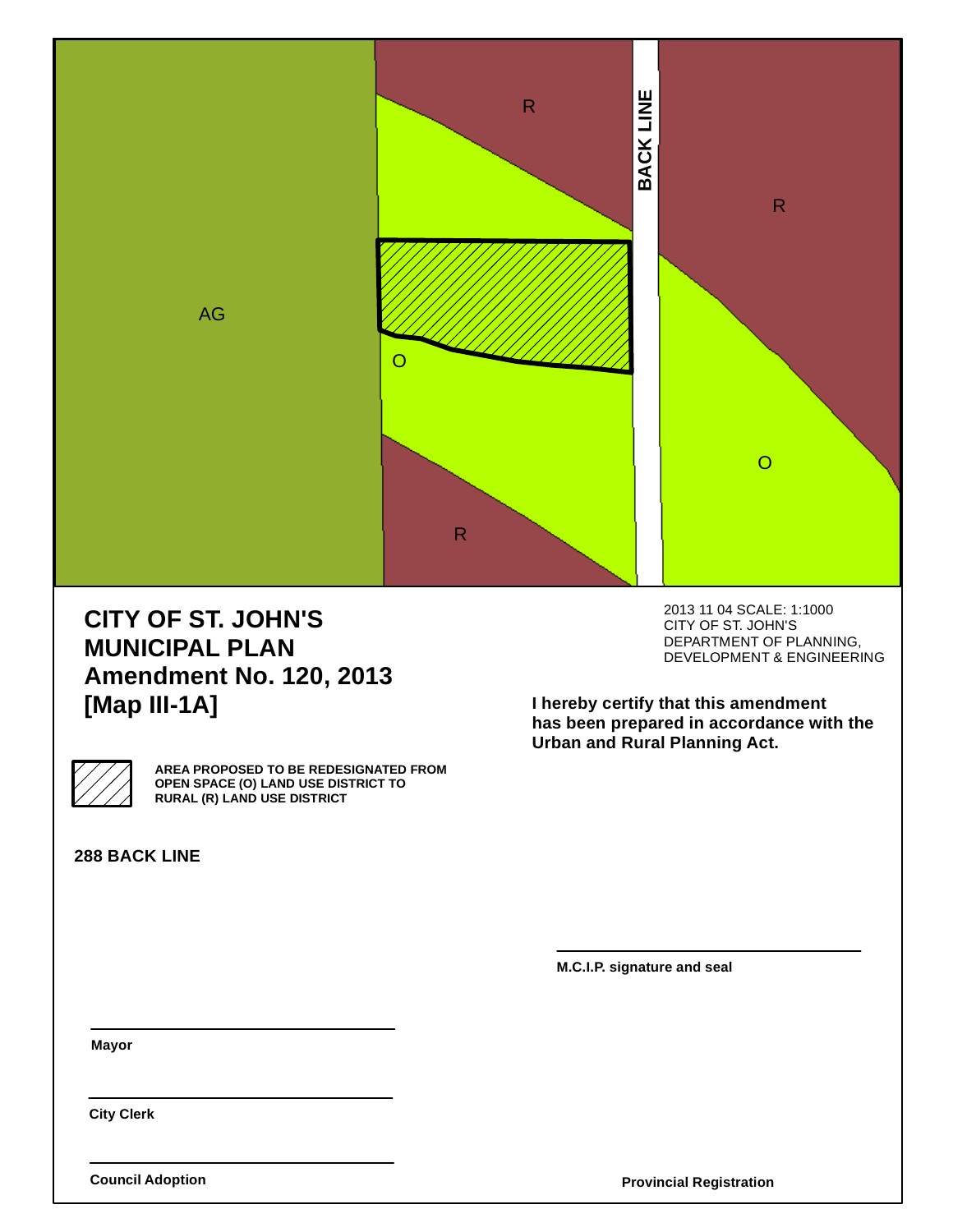#### **RESOLUTION ST. JOHN'S DEVELOPMENT REGULATIONS AMENDMENT NUMBER 590, 2013**

**WHEREAS** the City of St. John's wishes to allow a residential development at Civic Number 288 Back Line**[Parcel ID #21041]**. .

**BE IT THEREFORE RESOLVED** that the City of St. John's hereby adopts the following text amendment to the St. John's Development Regulations pursuant to the provisions of the Urban and Rural Planning Act.

#### **Rezone land at Civic Number 288 Back Line from the Open Space (O) Zone to the Rural Residential Infill (RRI) Zone as shown on Map Z-1A attached.**

**BE IT FURTHER RESOLVED** that the City of St. John's requests the Minister of Municipal Affairs to register the proposed amendment in accordance with the requirements of the Urban and Rural Planning Act, 2000.

**IN WITNESS THEREOF** the Seal of the City of St. John's has been hereunto affixed and this Resolution has been signed by the Mayor and the City Clerk on behalf of Council this \_\_\_\_\_\_ day of **NOVEMBER, 2013.**

**\_\_\_\_\_\_\_\_\_\_\_\_\_\_\_\_\_\_\_\_\_\_\_\_\_\_\_\_\_\_ \_\_\_\_\_\_\_\_\_\_\_\_\_\_\_\_\_\_\_\_\_\_\_\_\_\_\_\_\_\_**

**Mayor MCIP**

I hereby certify that this Amendment has been prepared in accordance with the Urban and Rural Planning Act, 2000.

**\_\_\_\_\_\_\_\_\_\_\_\_\_\_\_\_\_\_\_\_\_\_\_\_\_\_\_\_\_\_ City Clerk**

**Council Adoption Provincial Registration**